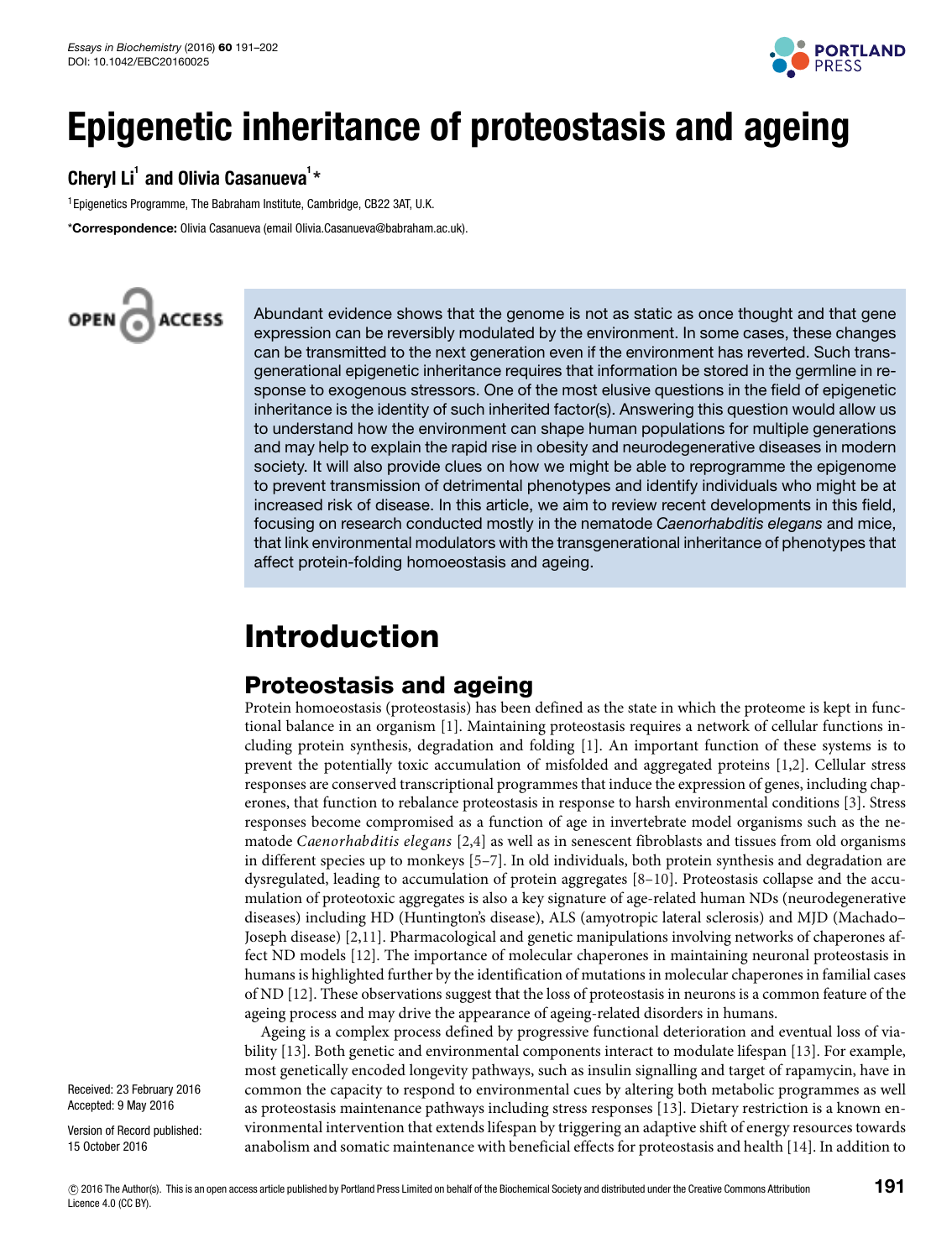<span id="page-1-0"></span>

#### **Figure 1. Mechanisms of epigenetic gene regulation**

In its native state, DNA is wrapped around histone proteins, compacting DNA into chromatin, folded further to form chromosomes. (**1**) Chemical modifications catalysed by enzymes such as histone methyltransferase (HMT) or histone acetyltransferase (HAT) result in modifications on the N-terminal tails of histone proteins can control whether the chromatin is tightly packaged and silent or loosely packaged and actively expressed. (**2**) Another enzymatic epigenetic modification is methylation of DNA on cytosines that packages DNA into silent chromatin. (**3**) Small RNAs (generated by transcription from DNA or exogenously injected dsRNAs) are bound by Argonaute proteins and used as guides to find complementary mRNA sequences. The Argonaute protein can then cause gene silencing by cleaving the mRNA.

the immediate effects on the organism, evidence now shows that some environmental inputs, including stress and nutrition, can cause heritable changes in gene expression that contribute to an offspring's health and lifespan for multiple generations [\[15](#page-10-1)[,16\]](#page-10-2). In this article, we summarize recent evidence obtained from model organisms, particularly *C. elegans* and mice, showing that the inheritance of non-genetic components can contribute to proteostasis-related phenotypes across generations. Understanding how the environment can contribute to these phenotypes across generations is especially important for public health with the increasing lifespan of humans in the modern age.

### **Chromatin and small RNA modulation and its effect on gene transcription**

Epigenetic mechanisms regulate chromatin structure, allowing the DNA to be organized and compacted into the nucleus in a way that permits appropriate gene transcription and silencing [\[17\]](#page-10-3). The three main mechanisms of epigenetic gene regulation include histone modifications, DNA methylation and small RNAs. In the nucleus, DNA is maintained as a highly condensed structure called chromatin. The main subunit of chromatin, the nucleosome, consists of 147 base pairs of DNA wrapped around an octamer of histone proteins (two copies of each of histones H2A, H2B, H3 and H4) [\[18\]](#page-10-4). Specialized histones within nucleosomes or chemical modifications of the histones and/or DNA correlate with the ability or inability of chromatin to form higher-order structures, which directly influences transcriptional output [\(Figure 1\)](#page-1-0).

Actively transcribed genes are characterized by a lack of DNA methylation and activating histone modifications such as methylation of Lys<sup>4</sup> of histone H3 (H3K4me), which promotes an open chromatin configuration called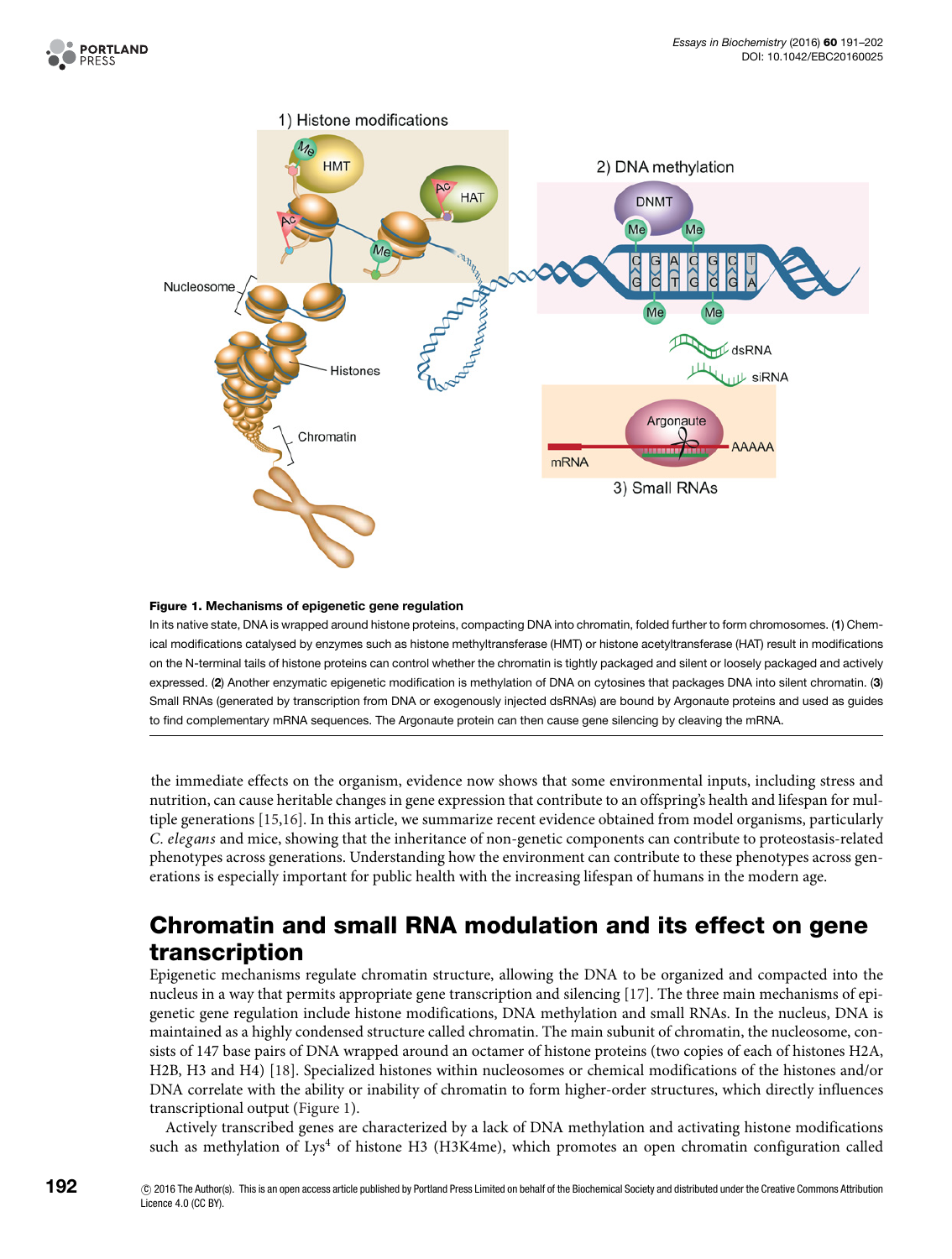

<span id="page-2-0"></span>

#### **Figure 2. Reprogramming erases epigenetic marks**

During gametogenesis and early development, a process called germline resetting takes place, where most epigenetic marks in chromatin are removed. This allows the reacquisition of pluripotency in the early embryo and proper differentiation of tissues during development.

euchromatin [\[18\]](#page-10-4). In contrast, repressed genes are characterized by DNA methylation and silencing histone marks, such as those methylated on Lys<sup>27</sup> or Lys<sup>9</sup> (H3K27 and H3K9), which promote a condensed chromatin configuration called heterochromatin [\[18\]](#page-10-4). In addition, Polycomb group and TrxG (Trithorax group) proteins play important roles in promoting the stable and heritable repression and activation of gene expression respectively [\[19\]](#page-10-5). Finally, epigenetic gene regulation can involve RNAi, which operates through dsRNA and the generation of siRNAs [\[20\]](#page-10-6). siRNAs include miRNAs, piRNAs (PIWI-interacting RNAs) and endo-siRNAs (endogenous siRNAs) which can silence gene expression through a variety of mechanisms [\[20\]](#page-10-6). In *Schizosaccharomyces pombe*, *Arabidopsis thaliana* and *C. elegans*, siRNAs can act as sequence-specific guides to direct enzymes that establish silencing histone marks on to chromatin and aid in heterochromatin formation [\[20](#page-10-6)[,21\]](#page-10-7) [\(Figure 1\)](#page-1-0).

### **Heritable epigenetic modifications**

Epigenetics is thought to be an important integrator between the environment and gene expression. For example, early life nutrition can directly programme epigenetic marks throughout the genome (the 'epigenome'), resulting in longterm effects on gene expression and physiology throughout life [\[17\]](#page-10-3). August Weismann formulated the germ-plasm theory of heredity, stipulating that only germ cells can pass on genetic information to the next generation, whereas somatic cells have no inheritance function [\[22\]](#page-10-8). The idea that genetic information cannot pass from the soma to the germline and on to the next generation is known as the Weismann barrier [\[22\]](#page-10-8). Two key questions in the field are whether environmentally induced epigenetic changes in the germline can be inherited in the offspring and whether the Weisman barrier can be crossed. Epigenetic changes that occur during the lifetime of an individual's germline are not generally thought to be inherited into the next generation, as both histone and DNA modifications are erased and re-established in each generation through a developmental reprogramming process that resets the epigenome of the zygote at fertilization to renew totipotency [\[23\]](#page-10-9) [\(Figure 2\)](#page-2-0). However, there is evidence that at least some epigenetic modifications can escape this reprogramming, a notable example being the incomplete erasure of DNA methylation at the *Avy* locus in mice [\[24\]](#page-10-10). Likewise, new evidence suggests that there are some exceptions to the Weisman theory of heredity [\[15,](#page-10-1)[16\]](#page-10-2).

Exposure of an organism to environmental stressors can affect offspring health for one generation (immediate children only), two generations or three or more generations [\(Figure 3\)](#page-3-0). When the exposure is maternal, the first generation offspring (F1) are directly exposed to the environment as fetuses*in utero*. In addition, the fetus's germ cells (which will give rise to the F2) are also subjected to the stressor, because they are already present and developing while *in utero*. In contrast, paternal exposure only results in direct exposure of the male's sperm. In this situation, only the cells which give rise to the F1 are directly exposed, but not the F2. The mode of inheritance that only affects generations that were directly exposed to stressors is referred to as inter-generational inheritance. This includes parental-effect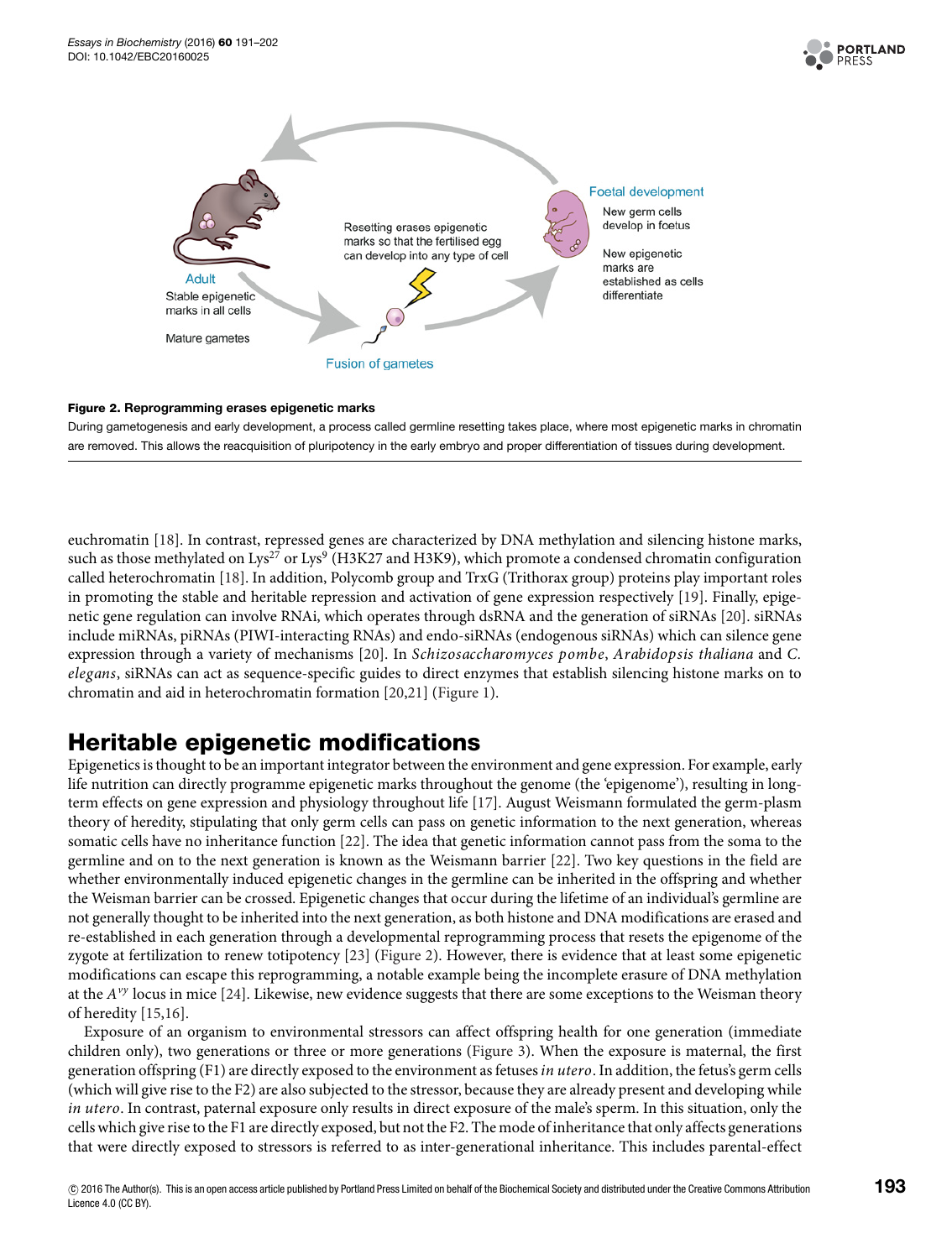

<span id="page-3-0"></span>

#### **Figure 3. Intergenerational and transgenerational inheritance**

Maternal exposure to a poor environment exposes both her developing fetus in utero (F1, orange) as well as the developing germ cells in the fetus which later give rise to F2 (yellow), both of which are present at the time of environmental exposure (referred to as inter-generational inheritance). However, the cells which form the F3 generation (green) are not present at the time of environmental exposure; if they carry phenotypes, they do so by transgenerational inheritance. For paternal exposure to poor environment, only the sperm cells which form the F1 generation are present and directly exposed to the poor environment (intergenerational inheritance), whereas phenotypes which persist into F2 and beyond are referred to as transgenerational inheritance.

phenotypes, such as passage of RNA molecules and maternal proteins from oocytes to embryos, or it can be mediated by chromatin changes in the exposed fetuses or germ cells that are not inherited further. When altered offspring phenotypes persist into generations which were never exposed to parental stress, however, it can be inferred that there must have been induction of a stable epigenetic change which persists through epigenetic resetting and is transmitted to the newly formed germ cells; this is referred to as transgenerational epigenetic inheritance. For chromatin marks involving histones or DNA methylation, the transgenerational effects are generally short-lived, lasting three or four generations (depending on the parent of origin) [\[26,](#page-10-11)[27\]](#page-10-12). Small RNA-mediated inheritance is also short-lived, but in some rare cases it has been shown to be heritable for up to 80 generations [\[20\]](#page-10-6).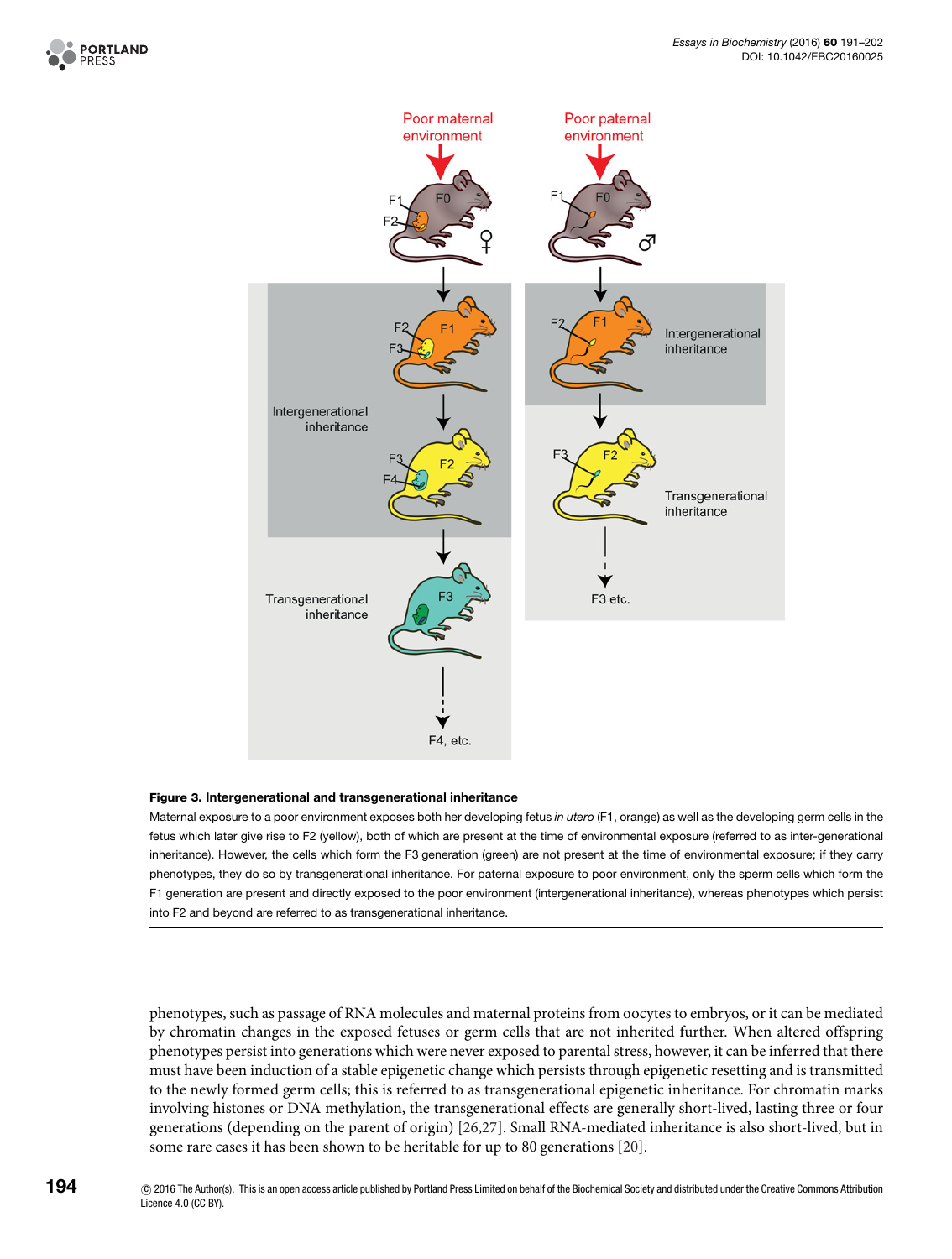

## **Inter- and trans-generational inheritance of lifespan and proteostasis-related phenotypes**

### **Evidence from invertebrate model organisms**

Invertebrate model organisms such as the nematode *C. elegans* and the fruitfly *Drosophila melanogaster* have been quite useful in the study of transgenerational inheritance owing to their short generation times and the many genetic tools available. Epigenetic regulation in invertebrates relies mostly on histones and small RNA-mediated pathways because DNA methylation is either absent or not highly represented [\[28\]](#page-10-13). In *D. melanogaster*, it has been demonstrated that paternal exposure to high dietary sugar evokes an increase in triacylglycerol storage in the next generation, which results from heritable H3K9/K27 histone modifications in the sperm [\[25\]](#page-10-14). Although transgenerational proteostasisrelated phenotypes were not reported, maternal exposure to high dietary glucose in *C. elegans* is known to be protective against cellular stress and also reduces age-dependent proteotoxicity in the next generation, as is evident by the delayed onset of neurodegeneration in an ALS model [\[29\]](#page-10-15). This intergenerational inheritance was dependent on H3K4me3 marks, but it is not clear whether the marks themselves are inherited or whether alternative mechanisms are in place.

Nutrition is not the only stressor with heritable consequences for proteostasis. In *C. elegans*, heat shock activates the transcriptional up-regulation of chaperones that function to refold the unbalanced proteome [\[3\]](#page-9-2). *In vivo* transcriptional reporters for chaperones have revealed widespread inter-individual variability in expression among nematode worms which are genetically identical [\[30](#page-10-16)[,31\]](#page-10-17), and this variability has been shown to have important fitness consequences for lifespan, stress resistance and mutation penetrance [\[30,](#page-10-16)[31\]](#page-10-17). Importantly, the overall level of expression in individual worms is inter-generationally inherited, such that worms expressing more *hsp16.2* transcript give rise to progeny with more transcript and so forth [\[32\]](#page-10-18). The mechanism underlying this inter-generational memory of heat stress and its potential consequences for the next generation remains unexplored, but might involve epigenetic mechanisms. Exposure to heat stress is known to alter the epigenome; for example, heat shock or osmotic stress during early *Drosophila* development can disrupt heterochromatin for several generations, even after the stressors have been removed, albeit without any noticeable additional phenotypic consequences [\[33\]](#page-10-19). These examples point towards widespread contributions of environmental stress and nutrition that can be inherited across generations in invertebrates.

A great deal of evidence for transgenerational epigenetic inheritance has also been found using genetic mutations that deplete chromatin marks [\[34\]](#page-10-20), and in some cases these marks appear to carry information that influences ageing. For example, in *C. elegans*, mutations in TrxG proteins cause a reduction in H3K4me3 mark deposition and extended lifespan [\[35\]](#page-10-21). Moreover, reducing TrxG function in one generation causes heritable lifespan extension for three generations even if normal gene function is restored in the F1 progeny [\[26\]](#page-10-11) [\(Figure 4A](#page-5-0)). These results suggest that there is an epigenetic memory left by the lack of TrxG function that continues to have phenotypic consequences over several generations. Global levels of H3K4me3 are unchanged in wild-type descendants of TrxG mutants, however, indicating that, at least on a gross level, the marks themselves are not heritable. However, a small number of genes with metabolic functions are aberrantly expressed in genetically wild-type descendants in the fourth (but not fifth) generation [\[26\]](#page-10-11). Overall, these studies indicate that TrxG activity can mediate a transgenerational epigenetic memory of gene expression, although the inheritance mechanisms responsible for the transgenerational phenotype remain unknown. An important question is whether the environment can trigger transgenerational inheritance of phenotypes in wild-type animals. As mentioned above, in *C. elegans*, glucose can trigger memory through the H3K4 trimethylation complex only on a short inter-generational timescale, therefore it is unknown whether other environmental triggers can cause histone-mediated long-term transgenerational memory.

Finally, invertebrate model organisms have been used to discover that siRNA inheritance can persist for generations after its initial induction from both paternal and maternal sources [\[36,](#page-10-22)[37\]](#page-10-23). Currently, the strongest evidence for small RNA inheritance involves the response either to artificially introduced RNA or to mobile genetic elements. So the question remains whether this form of inheritance is only limited to defence against exogenous nucleic acids or whether it also represents a general adaptive phenomenon [\[20\]](#page-10-6). Although it is well established that there is transgenerational inheritance mediated by siRNAs [\[38–](#page-10-24)[40\]](#page-10-25), new studies suggest that siRNAs that are produced in the soma in response to the environmental stimuli can be inherited through the germline across generations, violating the Weisman's germline/soma barrier. For example, in *C. elegans*, early life starvation relays heritable information that extends lifespan for up to four generations, even if the progeny are exposed to a normal food supply [\[15\]](#page-10-1) [\(Figure 4B](#page-5-0)).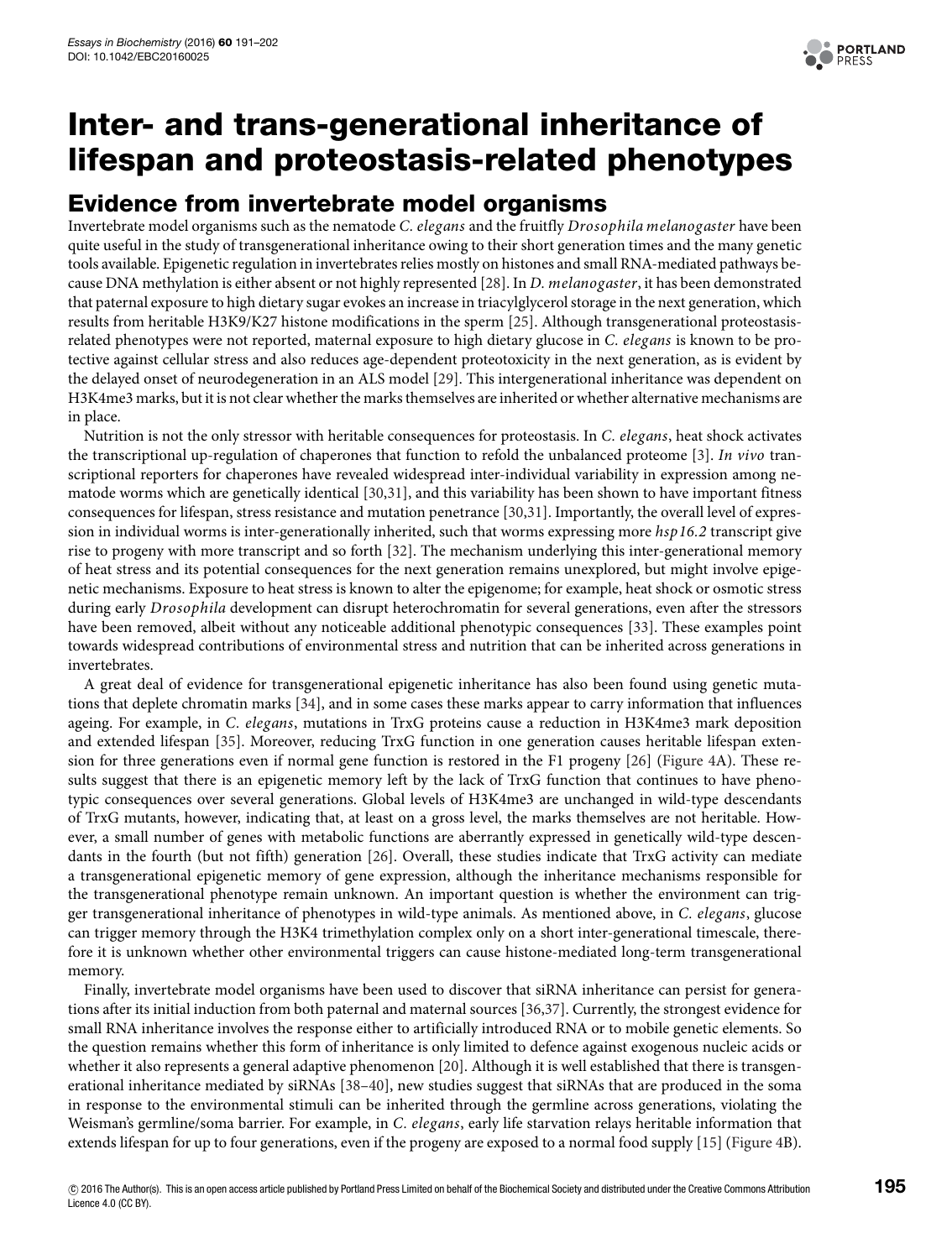<span id="page-5-0"></span>

#### **Figure 4. Examples of transgenerational epigenetic inheritance in invertebrate model systems**

(**A**) Mutations in the histone-modifying enzyme WDR-5 (which forms part of the TrxG complex) causes increased longevity in C. elegans. When wdr-5 mutants are crossed with wild-type worms and their heterozygous F1 progeny selfed to produce wild-type  $(+/+)$  offspring, the F3 and F4 progeny are also long-lived and exhibit gene expression changes similar to the wdr-5 mutant, despite lacking the mutation themselves. This inherited change is not perpetuated in the F5 offspring, however, suggesting that the epigenetic changes are removed after three generations. (B) Starvation also induces upregulation of small RNAs in C. elegans, which is heritably maintained in F3 offspring despite being returned to normal nutrition for three generations. F3 offspring of starved animals have also been reported to exhibit an increase in lifespan and resistance to heat shock, which may be mediated by these changes in small RNA expression. Red circles represent altered gene expression, and blue circles represent wild-type levels of gene expression. See 15,16,26 for details.

This inheritance depends on endo-siRNA pathways [\[15\]](#page-10-1). However, the extent of lifespan inheritance in this study was highly variable among biological replicates, and in a later study only the animals that were most severely affected by early larval starvation showed reliable transgenerational inheritance of stress resistance [\[16\]](#page-10-2). Carefully controlled mechanistic analysis will further clarify the role of siRNAs on transgenerational inheritance of stress resistance and ageing.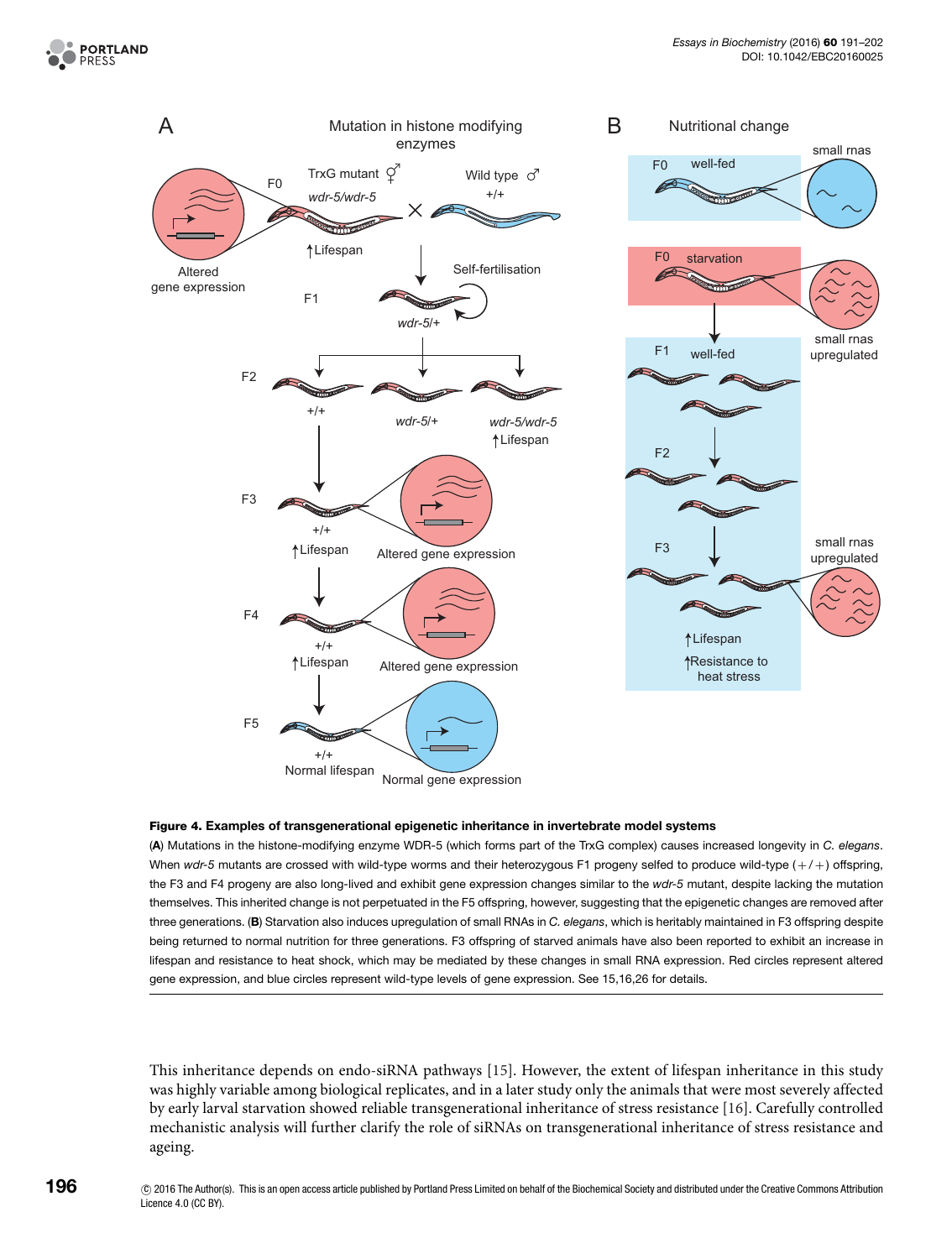

### **Evidence of inter- and trans-generational inheritance of proteostasis-related phenotypes in mammals**

Is transgenerational inheritance of ageing and proteostasis-related phenotypes conserved in more complex organisms? Most studies have focused on metabolism and other health-related phenotypes with only a few studies focused on late-onset phenotypes such as ageing and proteostasis, probably due to the long generational time of mammalian models. In humans, the most important epidemiological studies have been carried out in populations exposed to famine and strict food rationing during wartime situations [\[41\]](#page-10-26). These studies show that poor maternal nutrition during gestation is linked to numerous effects on offspring health, ranging from glucose tolerance, insulin resistance and diabetes to increased adiposity and body size, risk of cardiovascular disease, obesity and schizophrenia [\[41\]](#page-10-26). In both humans and rodents, these effects have been shown to be intergenerationally inherited in grandchildren (F2), even if the children (F1) themselves are not malnourished [\[42–](#page-10-27)[44\]](#page-10-28) [\(Figure 5\)](#page-7-0). Paternal models of nutrient restriction in mice can also produce similar intergenerational effects in offspring [\[45\]](#page-10-29). It is thought that poor parental nutrition can 'programme' the offspring's metabolism in preparation for poor postnatal nutrition, but that these metabolic changes may also inadvertently predispose offspring to disease when they are born in conditions of normal abundant nutrition [\[46\]](#page-10-30).

It is interesting that the intergenerational changes seen in offspring typically include an increased predisposition to late-onset diseases that are associated with ageing and loss of proteostasis. In fact, several studies in rats show that offspring born to mothers fed on a low-protein diet during pregnancy have shorter lifespans [\[47–](#page-11-0)[49\]](#page-11-1) and become less fertile at a younger age [\[49](#page-11-1)[–51\]](#page-11-2) than those fed on a normal diet. Moreover, recent studies suggest that maternal nutrient restriction may also result in reduced F2 offspring lifespan [\[52\]](#page-11-3) and accelerated reproductive ageing [\[53\]](#page-11-4). This accelerated ageing and loss of fertility may be linked to increased oxidative stress [\[51](#page-11-2)[,54\]](#page-11-5), which is known to contribute to ageing. New studies are planned to address the possibility of an accelerated ageing phenotype in humans in response to maternal nutrition [\[55\]](#page-11-6). Most of the aforementioned studies have addressed inter-generational memory of phenotypes and very few studies have assessed whether environmentally induced transgenerational inheritance of phenotypes persists beyond F2. The evidence is still in some cases contradictory, with some studies reporting only intergenerational inheritance [\[56](#page-11-7)[,57\]](#page-11-8), whereas others report transgenerational inheritance [\[27\]](#page-10-12).

Inter- and trans-generational inheritance of increased propensity to NDs has not yet been reported, although epigenetic changes are known to be associated with neurodegeneration [\[58\]](#page-11-9). Furthermore, NDs have many known environmental risk factors and there is evidence that early life exposure can increase the risk of neurodegeneration later on in life, similar to the effects of maternal nutrition [\[59\]](#page-11-10). Tentative evidence that ND might affect more than one generation comes from the observation that inhibitors of histone-modifying enzymes in an HD mouse model can cause DNA methylation changes that are inherited and associated with improved disease phenotype [\[60\]](#page-11-11). This is an area of research that is likely to grow and yield interesting insights in the future.

### **Mechanisms of epigenetic inheritance via DNA methylation in mammals**

In contrast with invertebrate studies, most mammalian work has focused on changes in DNA methylation, which have historically been easier to assay and interpret than changes in histone modifications. New technologies have now enabled a genome-wide view of DNA methylation in mammalian models of intergenerational inheritance, with several studies revealing many changes in both F1 and F2 offspring [\[61–](#page-11-12)[64\]](#page-11-13). A very important consideration is whether these changes are functional and have an effect on gene expression. In some cases, the methylation changes do appear to be functional: Carone et al. [\[62\]](#page-11-14) reported that in offspring of protein-restricted fathers the DNA hypermethylation at *Ppara*, a gene encoding peroxisome-proliferator-activated receptor α, a transcription factor with key roles in lipid metabolism, accurately reflected a corresponding decrease in gene expression [\[62\]](#page-11-14). Similarly, methylation changes in insulin signalling pathway genes were found to correspond with expression changes in offspring of diabetic high-fatdiet-fed fathers [\[63\]](#page-11-15). However, overall DNA methylation changes detected in these studies did not globally correlate with changes in gene expression of nearby genes. This suggests that, even if methylation changes occur, they may not always consistently affect expression of their presumed downstream targets. Alternatively, depending on the spatial organization of the genome, they may be affecting expression of distant genes.

In order to determine whether epigenetic changes in the offspring are indeed the consequence of inter- or transgenerational epigenetic inheritance mechanisms, the same altered methylation pattern should be detected in germ cells from exposed parents and in their offspring. In the aforementioned study, methylation of the *Ppara* gene was not altered in the sperm of fathers exposed to protein restriction, despite *Ppara* being aberrantly hypermethylated in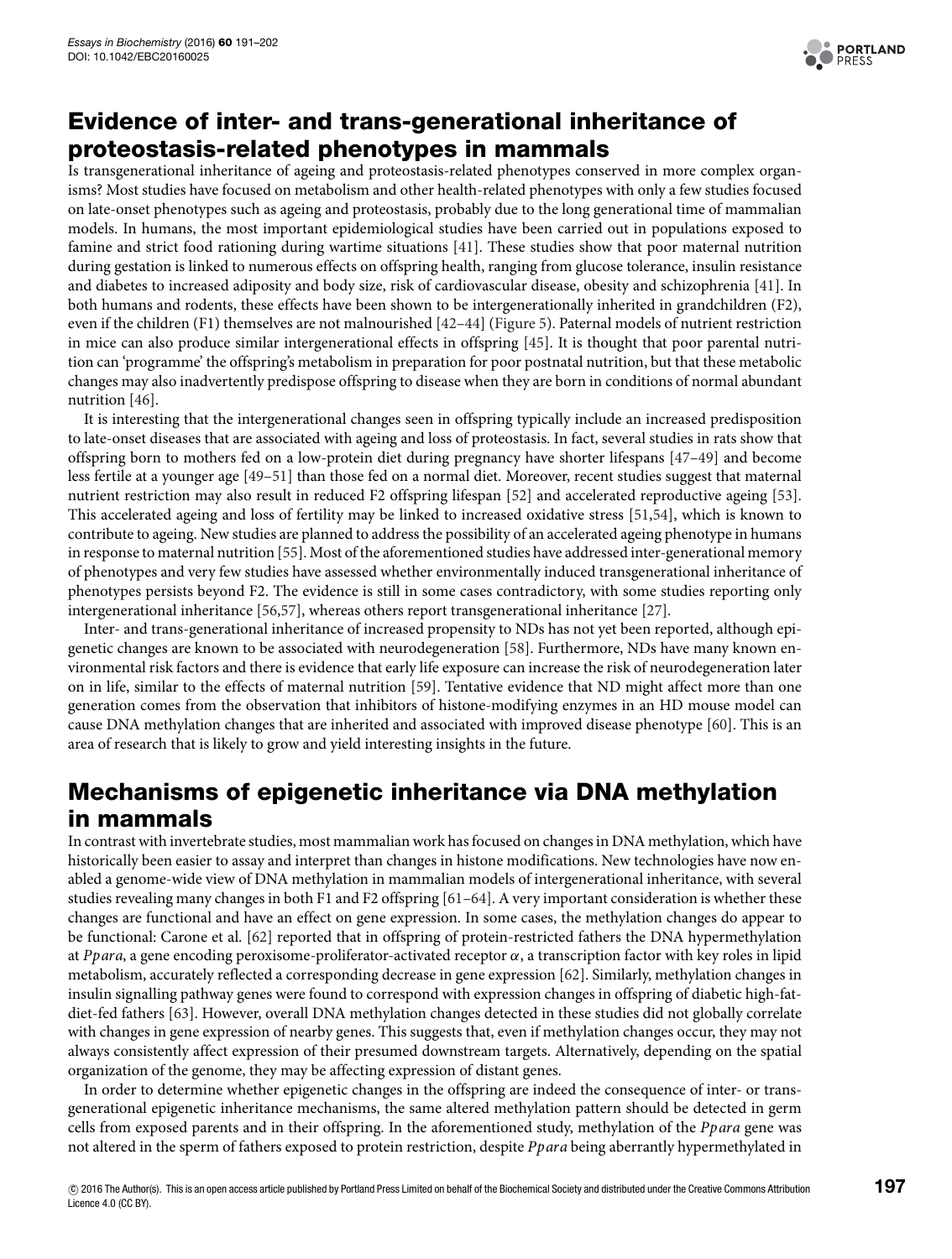<span id="page-7-0"></span>



#### **Figure 5. Examples of intergenerational epigenetic inheritance in vertebrate model systems**

(**A**) Paternal protein restriction has been reported to cause intergenerational inheritance of metabolic symptoms in F1 offspring, despite being restored to normal nutrition postnatally. Analysis of liver tissue in F1 offspring of protein-restricted fathers showed altered DNA methylation and gene expression changes, which may contribute to the phenotype. No altered methylation was detected in the sperm of protein-restricted fathers, however. (**B**) Maternal caloric restriction causes metabolic dysfunction, reduced lifespan and fertility in offspring up to the F2 generation. Analysis of sperm in F1 offspring revealed methylation and gene expression changes which may be linked to the phenotype. Gene expression changes were also observed in the brains and livers of F2 offspring, but no methylation changes were observed. Red circles represent altered gene expression, and blue circles represent wild-type levels of gene expression. Figure references: [\[42,](#page-10-27)[45](#page-10-29)[,62,](#page-11-14)[64\]](#page-11-13).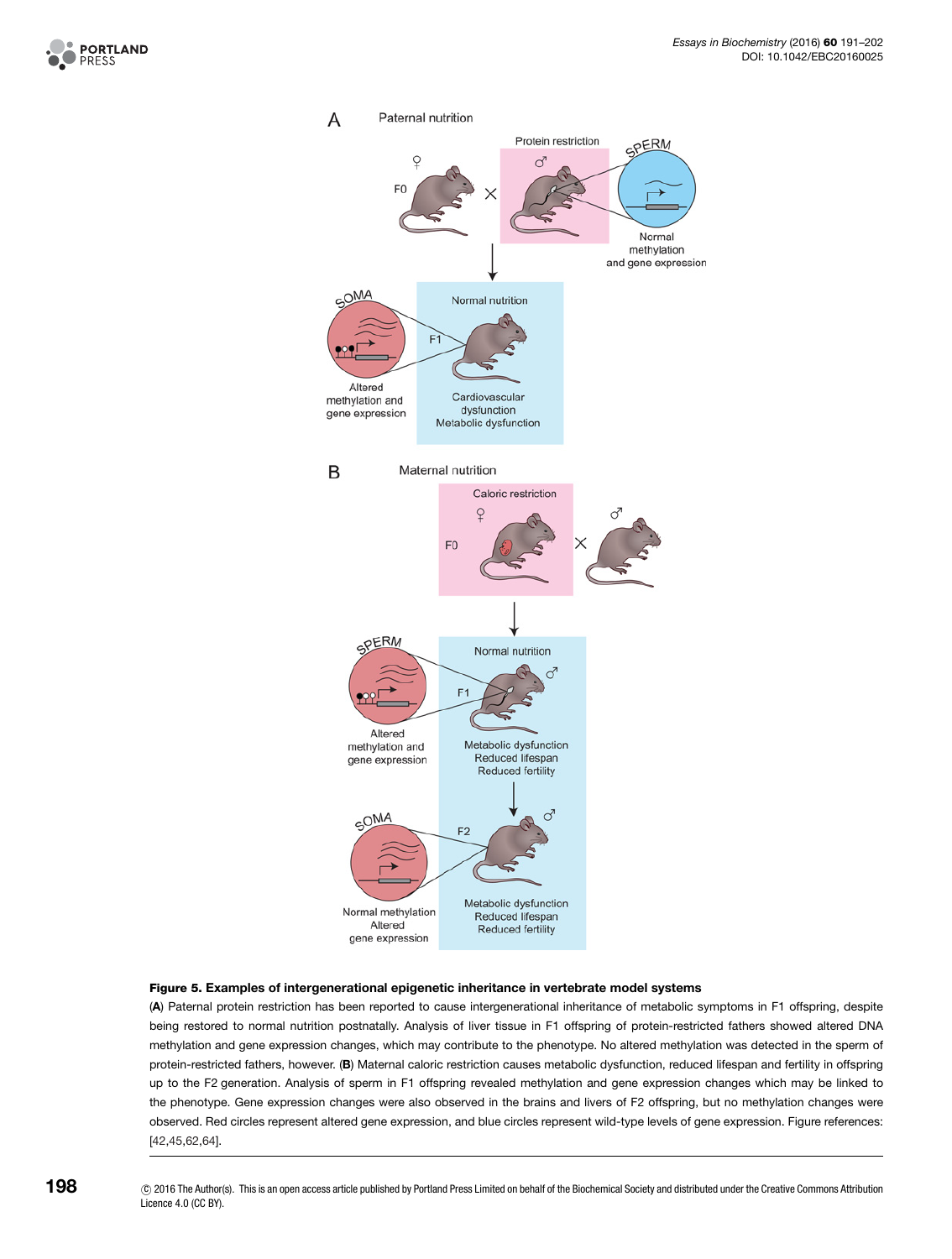

their offspring [\[62\]](#page-11-14). Similarly, Radford et al. [\[64\]](#page-11-13) reported that altered methylation patterns in the sperm of fathers exposed to maternal caloric restriction did not persist in F2 offspring, although altered expression of these genes still persisted in F2 despite the absence of any methylation change. This discontinuity in DNA methylation suggests that inter- and trans-generational epigenetic inheritance does not occur through inheritance of altered DNA methylation marks through the germline, but by some other epigenetic mechanism (such as small RNAs or histone modifications). Other studies, however, make a strong case for the hypothesis that transgenerational epigenetic inheritance may occur through persistence of DNA methylation marks in the paternal germline: Wei et al. [\[63\]](#page-11-15) reported that over one-third of differentially methylated loci in the sperm of pre-diabetic male mice fed on a high-fat diet were also differentially methylated in their F1 and F2 offspring [\[63\]](#page-11-15). The reasons for conflicting results from the previous two studies are not yet clear. Perhaps the mechanism of transgenerational inheritance for undernutrition is different from that of overnutrition, or discrepancies may simply be due to differences in the techniques and models used. It is likely that additional epigenetic mechanisms are also involved; in particular, Carone et al. [\[62\]](#page-11-14) reported some H3K27me3 changes in sperm from protein-restricted fathers. Further studies should help to resolve discrepancies in the field.

# **Conclusions and discussion**

Overall, there is evidence to support the view that epigenetic activation/inactivation of genes does occur in individuals whose ancestors were exposed to challenging environmental conditions, compromising health and lifespan in descendants. The underlying mechanisms are not clear, but when parents are exposed to nutritional stress, the descendants usually show changes in the expression of genes associated with metabolic functions. A known fundamental function of all longevity pathways is to promote lifespan-extending metabolic shifts. Therefore a likely possibility is that the epigenetic memory activated in the ancestors targets at least part of these pro-longevity metabolic pathways. Only a few studies have directly investigated transgenerational inheritance in the context of proteostasis. Do all interventions that prolong lifespan also reduce proteotoxicity? Most available evidence is consistent with the view that the ageing process actively reduces the cell's ability to detoxify small toxic aggregates, and therefore, in principle, all interventions that extend lifespan should also reduce proteotoxicity. In fact, any intervention that alters basic cellular functions related to proteostasis, including protein synthesis, degradation or folding, will have an impact, directly or indirectly, on proteotoxicity. Given the paucity of data, future studies should be specifically designed to study the effect of epigenetic inheritance on proteotoxicity and NDs.

For invertebrate models, only transcriptional changes in subsequent generations have been reported, but the epigenetic modifications that lead to these gene expression changes have not been measured directly. Likewise, in vertebrate models, phenotypic, transcriptional and DNA methylation evidence has been found in the offspring, but the precise mechanism remains elusive, and very little research has been conducted on other epigenetic mechanisms such as histone modifications. The use of new and improved technologies for single cell epigenomics should facilitate the identification of the heritable DNA modifications that lead to gene regulatory differences in both invertebrate model organisms and mammals. New studies should also focus on further dissecting the potential role of small RNAs in epigenetic inheritance across species.

The strongest evidence that supports the view that there is heritable non-genetic modulation of gene expression that contributes to proteostasis comes from invertebrate model organisms that lack DNA methylation. In mammals, evidence for transgenerational epigenetic inheritance is less common. It remains possible that the phylogenetic acquisition of DNA methylation co-evolved with more stringent reprogramming events in the germline. Perhaps the passage of information about stress and nutritional conditions is more important in species with short generation times, where environmental changes that affect one generation are also relevant to the next generation. A more mechanistic understanding of reprogramming, and more carefully conducted studies will help to clarify how pervasive these mechanisms are in mammals including humans.

Understanding the mechanisms of transgenerational epigenetic inheritance has many potential beneficial applications: for example, identifying the precise epigenetic marks that are transmitted could allow us to better predict and determine patients at risk of metabolic or proteostasis-related disorders caused by a clinical history of disease in past generations, as well as their risk of disease transmission to future offspring. Furthermore, understanding the fundamental mechanisms underlying transgenerational epigenetic memory and germline reprogramming may eventually make it possible to develop technologies to prevent transmission of programmed disease risk to subsequent generations (for instance by targeting the relevant chromatin-modifying enzymes/small RNAs). Lastly, understanding the mechanisms of germline epigenetic reprogramming may also help us to better understand and improve the reprogramming of somatic cells for cloning and other translational research. The prospect of regenerative and preventive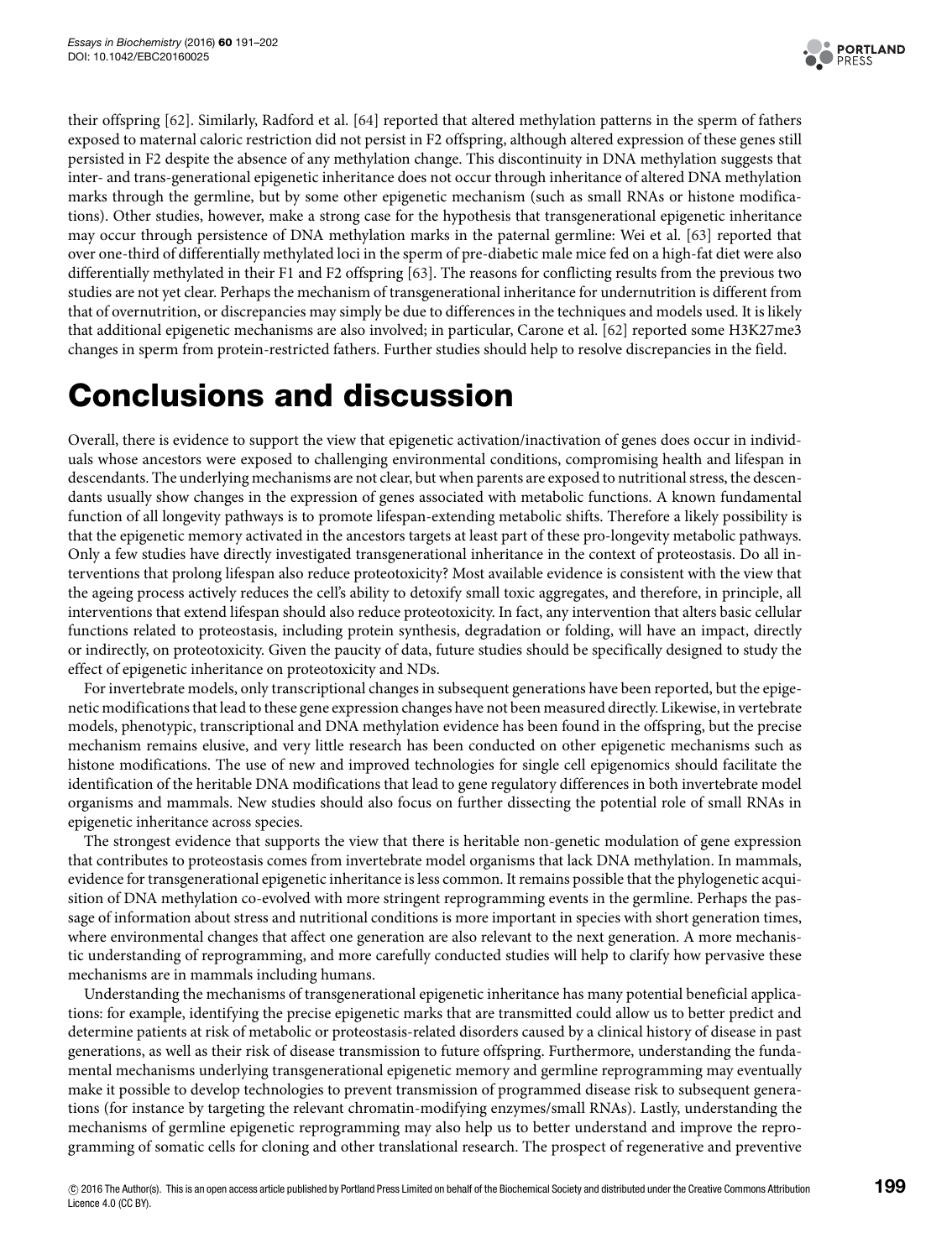

medicine calls for a more thorough understanding of the epigenome as cells age as well as the potential contribution of past generations.

## **Summary**

- Dysregulation of proteostasis an important factor in ageing and disease.
- Environmental stressors may impact gene expression and health for multiple generations through changes in epigenetic gene regulation.
- Both proteostasis-associated phenotypes and epigenetic changes have been observed to persist for more than one generation in both invertebrate and vertebrate model organisms in response to environmental stressors; a summary of current research in the field is presented.
- We speculate on the possibility of transgenerational epigenetic inheritance of proteostasis and key prospective research directions.

### **Abbreviations**

ALS, amyotropic lateral sclerosis; endo-siRNA, endogenous siRNA; HD, Huntington's disease; ND, neurodegenerative disease; TrxG, Trithorax group

#### **Acknowledgements**

We thank members of the Casanueva laboratory for critical comments on the article.

#### **Funding**

Our work is supported by the European Research Council [grant number 638426] (to O.C. and C.L.) and the Biotechnology and Biological Sciences Research Council (BBSRC) (to O.C.).

### **Competing Interests**

The Authors declare that there are no competing interests associated with the manuscript.

### **References**

- <span id="page-9-0"></span>1 Balch, W., Morimoto, R.I., Dillin, A. and Kelly, J.W. (2008) Adapting proteostasis for disease intervention. Science **319**, 916–919 [CrossRef](http://dx.doi.org/10.1126/science.1141448) [PubMed](http://www.ncbi.nlm.nih.gov/pubmed/18276881)
- <span id="page-9-1"></span>2 Douglas, P.M. and Dillin, A. (2010) Protein homeostasis and aging in neurodegeneration. J. Cell Biol. **190**, 719–729 [CrossRef](http://dx.doi.org/10.1083/jcb.201005144) [PubMed](http://www.ncbi.nlm.nih.gov/pubmed/20819932)
- <span id="page-9-2"></span>3 Morimoto, R.I. (1998) Regulation of the heat shock transcriptional response: cross talk between a family of heat shock factors, molecular chaperones, and negative regulators. Genes Dev **12**, 3788–3796 [CrossRef](http://dx.doi.org/10.1101/gad.12.24.3788) [PubMed](http://www.ncbi.nlm.nih.gov/pubmed/9869631)
- <span id="page-9-3"></span>4 Ben-Zvi, A., Miller, E.A. and Morimoto, R.I. (2009) Collapse of proteostasis represents an early molecular event in Caenorhabditis elegans aging. Proc. Natl. Acad. Sci. U.S.A. **106**, 14914–14919 [CrossRef](http://dx.doi.org/10.1073/pnas.0902882106) [PubMed](http://www.ncbi.nlm.nih.gov/pubmed/19706382)
- <span id="page-9-4"></span>5 Fargnoli, J., Kunisada, T., Fornace, A.J., Schneider, E.L. and Holbrook, N.J. (1990) Decreased expression of heat shock protein 70 mRNA and protein after heat treatment in cells of aged rats. Proc. Natl. Acad. Sci. U.S.A. **87**, 846–850 [CrossRef](http://dx.doi.org/10.1073/pnas.87.2.846) [PubMed](http://www.ncbi.nlm.nih.gov/pubmed/2300568)
- 6 Hall, D.M., Xu, L., Drake, V.J., Oberley, L.W., Oberley, T.D., Moseley, P.L. et al. (2000) Aging reduces adaptive capacity and stress protein expression in the liver after heat stress. J. Appl. Physiol. **89**, 749–759 [PubMed](http://www.ncbi.nlm.nih.gov/pubmed/10926662)
- <span id="page-9-5"></span>7 Pahlavani, M.A., Harris, M.D., Moore, S.A., Weindruch, R. and Richardson, A. (1995) The expression of heat shock protein 70 decreases with age in lymphocytes from rats and rhesus monkeys. Exp. Cell Res. **218**, 310–318 [CrossRef](http://dx.doi.org/10.1006/excr.1995.1160) [PubMed](http://www.ncbi.nlm.nih.gov/pubmed/7737368)
- <span id="page-9-6"></span>8 David, D.C., Ollikainen, N., Trinidad, J.C., Cary, M.P., Burlingame, A.L. and Kenyon, C. (2010) Widespread protein aggregation as an inherent part of aging in C. elegans. PLoS Biol. **8**, 47–48 [CrossRef](http://dx.doi.org/10.1371/journal.pbio.1000450)
- 9 David, D.C. (2012) Aging and the aggregating proteome. Front. Genet. 3, 247-253 [CrossRef](http://dx.doi.org/10.3389/fgene.2012.00247) [PubMed](http://www.ncbi.nlm.nih.gov/pubmed/23181070)
- <span id="page-9-7"></span>10 Walther, D.M., Kasturi, P., Zheng, M., Pinkert, S., Vecchi, G., Ciryam, P. et al. (2015) Widespread proteome remodeling and aggregation in aging C. elegans. Cell **161**, 919–932 [CrossRef](http://dx.doi.org/10.1016/j.cell.2015.03.032) [PubMed](http://www.ncbi.nlm.nih.gov/pubmed/25957690)
- <span id="page-9-8"></span>11 Knowles, T.P.J., Vendruscolo, M. and Dobson, C.M. (2014) The amyloid state and its association with protein misfolding diseases. Nat. Rev. Mol. Cell Biol. **15**, 384–396 [CrossRef](http://dx.doi.org/10.1038/nrm3810) [PubMed](http://www.ncbi.nlm.nih.gov/pubmed/24854788)
- <span id="page-9-9"></span>12 Smith, H.L., Li, W. and Cheetham, M.E. (2015) Molecular chaperones and neuronal proteostasis. Semin. Cell Dev. Biol. **40**, 142–152 [CrossRef](http://dx.doi.org/10.1016/j.semcdb.2015.03.003) [PubMed](http://www.ncbi.nlm.nih.gov/pubmed/25770416)
- <span id="page-9-10"></span>13 Kenyon, C.J. (2010) The genetics of ageing. Nature **464**, 504–512 [CrossRef](http://dx.doi.org/10.1038/nature08980) [PubMed](http://www.ncbi.nlm.nih.gov/pubmed/20336132)
- $©$  2016 The Author(s). This is an open access article published by Portland Press Limited on behalf of the Biochemical Society and distributed under the [Creative Commons](http://creativecommons.org/licenses/by/4.0/) [Attribution Licence 4.0 \(CC BY\).](http://creativecommons.org/licenses/by/4.0/)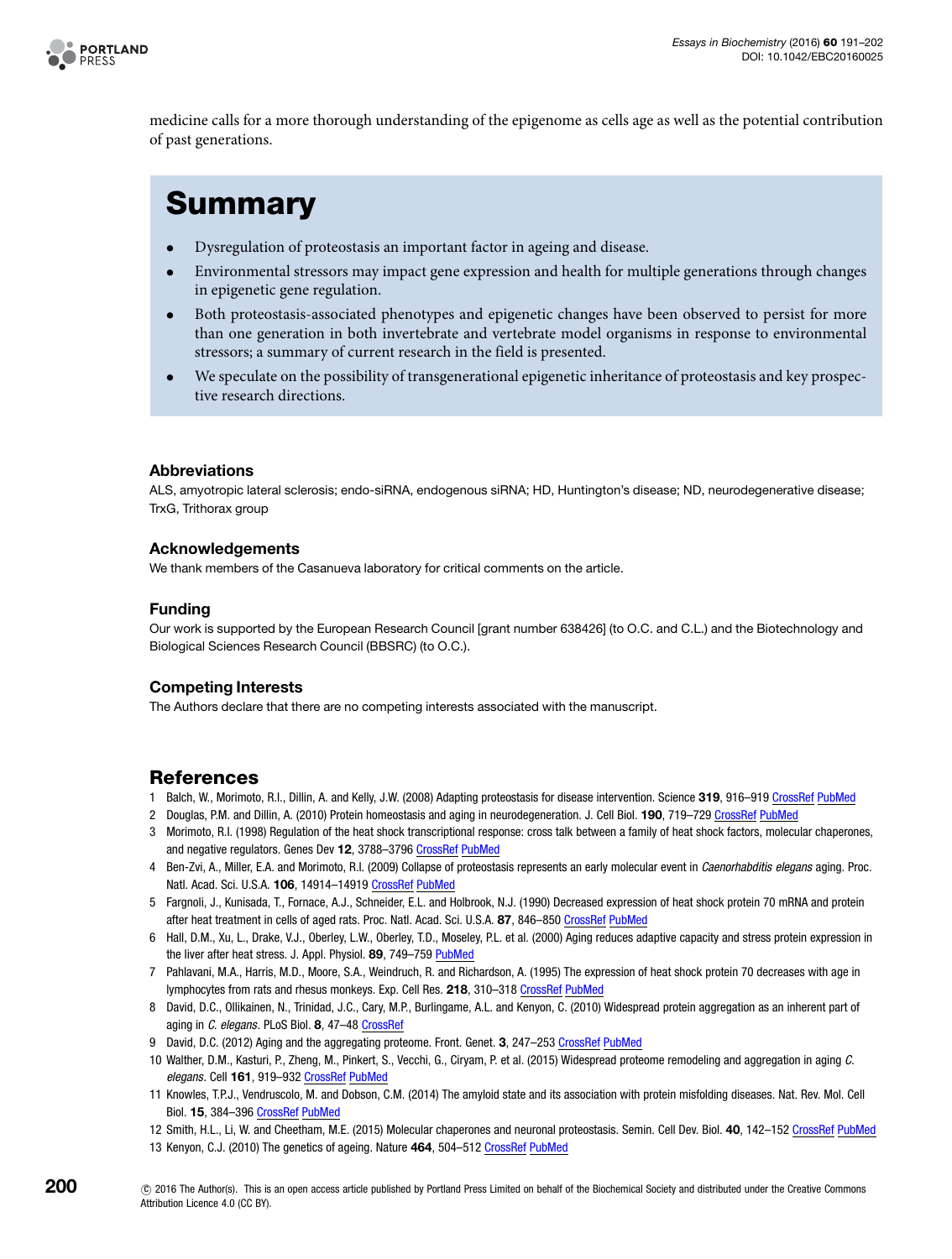

- <span id="page-10-0"></span>14 Fontana, L. and Partridge, L. (2015) Promoting health and longevity through diet: from model organisms to humans. Cell **161**, 106–118 [CrossRef](http://dx.doi.org/10.1016/j.cell.2015.02.020) [PubMed](http://www.ncbi.nlm.nih.gov/pubmed/25815989)
- <span id="page-10-1"></span>15 Rechavi, O., Houri-Ze'Evi, L., Anava, S., Goh, W.S.S., Kerk, S.Y., Hannon, G.J. and Hobert, O. (2014) Starvation-induced transgenerational inheritance of small RNAs in C. elegans. Cell **158**, 277–287 [CrossRef](http://dx.doi.org/10.1016/j.cell.2014.06.020) [PubMed](http://www.ncbi.nlm.nih.gov/pubmed/25018105)
- <span id="page-10-2"></span>16 Jobson, M.A., Jordan, J.M., Sandrof, M.A., Hibshman, J.D., Lennox, A.L. and Baugh, L.R. (2015) Transgenerational effects of early life starvation on growth, reproduction, and stress resistance in Caenorhabditis elegans. Genetics **201**, 201–212 [CrossRef](http://dx.doi.org/10.1534/genetics.115.178699) [PubMed](http://www.ncbi.nlm.nih.gov/pubmed/26187123)
- <span id="page-10-3"></span>17 Goldberg, A.D., Allis, C.D. and Bernstein, E. (2007) Epigenetics: a landscape takes shape. Cell **128**, 635–638 [CrossRef](http://dx.doi.org/10.1016/j.cell.2007.02.006) [PubMed](http://www.ncbi.nlm.nih.gov/pubmed/17320500)
- <span id="page-10-4"></span>18 Kouzarides, T. (2007) Chromatin modifications and their function. Cell **128**, 693–705 [CrossRef](http://dx.doi.org/10.1016/j.cell.2007.02.005) [PubMed](http://www.ncbi.nlm.nih.gov/pubmed/17320507)
- <span id="page-10-5"></span>19 Geisler, S.J. and Paro, R. (2015) Trithorax and Polycomb group-dependent regulation: a tale of opposing activities. Development **142**, 2876–2887 [CrossRef](http://dx.doi.org/10.1242/dev.120030) [PubMed](http://www.ncbi.nlm.nih.gov/pubmed/26329598)
- <span id="page-10-6"></span>20 Feng, X. and Guang, S. (2013) Small RNAs, RNAi and the inheritance of gene silencing in Caenorhabditis elegans. J. Genet. Genomics **40**, 153-160 [CrossRef](http://dx.doi.org/10.1016/j.jgg.2012.12.007) [PubMed](http://www.ncbi.nlm.nih.gov/pubmed/23618398)
- <span id="page-10-7"></span>21 Martienssen, R. and Moazed, D. (2015) RNAi and heterochromatin assembly. Cold Spring Harb. Perspect. Biol. **7**, a019323 [CrossRef](http://dx.doi.org/10.1101/cshperspect.a019323) [PubMed](http://www.ncbi.nlm.nih.gov/pubmed/26238358)
- <span id="page-10-8"></span>22 Weismann, A. (1893) The Germ-Plasm: a Theory of Heredity, Scribner., New York
- <span id="page-10-9"></span>23 Hogg, K. and Western, P.S. (2015) Refurbishing the germline epigenome: out with the old, in with the new. Semin. Cell Dev. Biol. **45**,
- 104–113 [CrossRef](http://dx.doi.org/10.1016/j.semcdb.2015.09.012) [PubMed](http://www.ncbi.nlm.nih.gov/pubmed/26597001)
- <span id="page-10-10"></span>24 Morgan, H.D., Sutherland, H.G.E., Martin, D.I.K. and Whitelaw, E. (1999) Epigenetic inheritance at the agouti locus in the mouse. Nat. Genet. **23**, 314–318 [CrossRef](http://dx.doi.org/10.1038/15490) [PubMed](http://www.ncbi.nlm.nih.gov/pubmed/10545949)
- <span id="page-10-14"></span>25 Ost, A., Lempradl, A., Casas, E., Weigert, M., Tiko, T., Deniz, M. et al. (2014) Paternal diet defines offspring chromatin state and intergenerational ¨ obesity. Cell **159**, 1352–1364 [CrossRef](http://dx.doi.org/10.1016/j.cell.2014.11.005) [PubMed](http://www.ncbi.nlm.nih.gov/pubmed/25480298)
- <span id="page-10-11"></span>26 Greer, E.L., Maures, T.J., Ucar, D., Hauswirth, A.G., Mancini, E., Lim, J.P. et al. (2012) Transgenerational epigenetic inheritance of longevity in C. elegans. Nature 479, 365-371 [CrossRef](http://dx.doi.org/10.1038/nature10572)
- <span id="page-10-12"></span>27 Benyshek, D.C., Johnston, C.S., Martin, J.F. and Ross, W.D. (2008) Insulin sensitivity is normalized in the third generation (F3) offspring of developmentally programmed insulin resistant (F2) rats fed an energy-restricted diet. Nutr. Metab. (Lond.) **5**, 1–6 [CrossRef](http://dx.doi.org/10.1186/1743-7075-5-26) [PubMed](http://www.ncbi.nlm.nih.gov/pubmed/18173841)
- <span id="page-10-13"></span>28 Brunet, A. and Berger, S.L. (2014) Epigenetics of aging and aging-related disease. J. Gerontol. A Biol. Sci. Med. Sci. **69** Suppl. 1, S17–S20 [CrossRef](http://dx.doi.org/10.1093/gerona/glu042) [PubMed](http://www.ncbi.nlm.nih.gov/pubmed/24833581)
- <span id="page-10-15"></span>29 Tauffenberger, A. and Parker, J.A. (2014) Heritable transmission of stress resistance by high dietary glucose in Caenorhabditis elegans. PLoS Genet. **10**, 1–10 [CrossRef](http://dx.doi.org/10.1371/journal.pgen.1004346)
- <span id="page-10-16"></span>30 Rea, S.L., Wu, D., Cypser, J.R., Vaupel, J.W. and Johnson, T.E. (2005) A stress-sensitive reporter predicts longevity in isogenic populations of Caenorhabditis elegans. Nat. Genet. **37**, 894–898 [CrossRef](http://dx.doi.org/10.1038/ng1608) [PubMed](http://www.ncbi.nlm.nih.gov/pubmed/16041374)
- <span id="page-10-17"></span>31 Casanueva, M.O., Burga, A. and Lehner, B. (2012) Fitness trade-offs and environmentally induced mutation buffering in isogenic C. elegans. Science **335**, 82–85 [CrossRef](http://dx.doi.org/10.1126/science.1213491) [PubMed](http://www.ncbi.nlm.nih.gov/pubmed/22174126)
- <span id="page-10-18"></span>32 Cypser, J.R., Wu, D., Park, S.K., Ishii, T., Tedesco, P.M., Mendenhall, A.R. and Johnson, T.E. (2013) Predicting longevity in C. elegans: fertility, mobility and gene expression. Mech. Ageing Dev. **134**, 291–297 [CrossRef](http://dx.doi.org/10.1016/j.mad.2013.02.003) [PubMed](http://www.ncbi.nlm.nih.gov/pubmed/23416266)
- <span id="page-10-19"></span>33 Seong, K.H., Li, D., Shimizu, H., Nakamura, R. and Ishii, S. (2011) Inheritance of stress-induced, ATF-2-dependent epigenetic change. Cell **145**, 1049–1061 [CrossRef](http://dx.doi.org/10.1016/j.cell.2011.05.029) [PubMed](http://www.ncbi.nlm.nih.gov/pubmed/21703449)
- <span id="page-10-20"></span>34 Kelly, W.G. (2014) Transgenerational epigenetics in the germline cycle of Caenorhabditis elegans. Epigenetics Chromatin **7**, 6 [CrossRef](http://dx.doi.org/10.1186/1756-8935-7-6) [PubMed](http://www.ncbi.nlm.nih.gov/pubmed/24678826)
- <span id="page-10-21"></span>35 Greer, E.L., Maures, T.J., Hauswirth, A.G., Green, E.M., Leeman, D.S., Maro, G.S. et al. (2010) Members of the H3K4 trimethylation complex regulate lifespan in a germline-dependent manner in C. elegans. Nature **466**, 383–387 [CrossRef](http://dx.doi.org/10.1038/nature09195) [PubMed](http://www.ncbi.nlm.nih.gov/pubmed/20555324)
- <span id="page-10-22"></span>36 Alcazar, R.M., Lin, R. and Fire, A.Z. (2008) Transmission dynamics of heritable silencing induced by double-stranded RNA in Caenorhabditis elegans. Genetics **180**, 1275–1288 [CrossRef](http://dx.doi.org/10.1534/genetics.108.089433) [PubMed](http://www.ncbi.nlm.nih.gov/pubmed/18757930)
- <span id="page-10-23"></span>37 Vastenhouw, N.L., Brunschwig, K., Okihara, K.L., Muller, F., Tijsterman, M. and Plasterk, R.H.A. (2006) Gene expression: long-term gene silencing by RNAi. Nature **442**, 882 [CrossRef](http://dx.doi.org/10.1038/442882a) [PubMed](http://www.ncbi.nlm.nih.gov/pubmed/16929289)
- <span id="page-10-24"></span>38 Ashe, A., Sapetschnig, A., Weick, E.-M., Mitchell, J., Bagijn, M.P., Cording, A.C. et al. (2012) piRNAs can trigger a multigenerational epigenetic memory in the germline of C. elegans. Cell **150**, 88–99 [CrossRef](http://dx.doi.org/10.1016/j.cell.2012.06.018) [PubMed](http://www.ncbi.nlm.nih.gov/pubmed/22738725)
- 39 Shirayama, M., Seth, M., Lee, H.-C., Gu, W., Ishidate, T., Conte, Jr, D. et al. (2012) piRNAs initiate an epigenetic memory of nonself RNA in the C. elegans germline. Cell **150**, 65–77 [CrossRef](http://dx.doi.org/10.1016/j.cell.2012.06.015) [PubMed](http://www.ncbi.nlm.nih.gov/pubmed/22738726)
- <span id="page-10-25"></span>40 Buckley, B.A., Burkhart, K.B., Gu, S.G., Spracklin, G., Kershner, A., Fritz, H. et al. (2012) A nuclear Argonaute promotes multigenerational epigenetic inheritance and germline immortality. Nature **489**, 447–451 [CrossRef](http://dx.doi.org/10.1038/nature11352) [PubMed](http://www.ncbi.nlm.nih.gov/pubmed/22810588)
- <span id="page-10-26"></span>41 Lumey, L.H., Stein, A.D. and Susser, E. (2011) Prenatal famine and adult health. Annu. Rev. Public Health **32**, 237–262 [CrossRef](http://dx.doi.org/10.1146/annurev-publhealth-031210-101230) [PubMed](http://www.ncbi.nlm.nih.gov/pubmed/21219171)
- <span id="page-10-27"></span>42 Jimenez-Chillaron, J.C., Isganaitis, E., Charalambous, M., Gesta, S., Pentinat-Pelegrin, T., Faucette, R.R. et al. (2009) Intergenerational transmission of glucose intolerance and obesity by in utero undernutrition in mice. Diabetes **58**, 460–468 [CrossRef](http://dx.doi.org/10.2337/db08-0490) [PubMed](http://www.ncbi.nlm.nih.gov/pubmed/19017762)
- 43 Zambrano, E., Martínez-Samayoa, P.M., Bautista, C.J., Deás, M., Guillén, L., Rodríguez-González, G.L. et al. (2005) Sex differences in transgenerational alterations of growth and metabolism in progeny (F<sub>2</sub>) of female offspring (F<sub>1</sub>) of rats fed a low protein diet during pregnancy and lactation. J. Physiol. **566**, 225–236 [CrossRef](http://dx.doi.org/10.1113/jphysiol.2005.086462) [PubMed](http://www.ncbi.nlm.nih.gov/pubmed/15860532)
- <span id="page-10-28"></span>44 Pembrey, M.E., Bygren, L.O., Kaati, G., Edvinsson, S., Northstone, K., Sjostrom, M. et al. (2005) Sex-specific, male-line transgenerational responses in humans. Eur. J. Hum. Genet. **14**, 159–166 [CrossRef](http://dx.doi.org/10.1038/sj.ejhg.5201538)
- <span id="page-10-29"></span>45 Watkins, A.J. and Sinclair, K.D. (2014) Paternal low protein diet affects adult offspring cardiovascular and metabolic function in mice. Am. J. Physiol. Heart Circ. Physiol. **306**, H1444–H1452 [CrossRef](http://dx.doi.org/10.1152/ajpheart.00981.2013) [PubMed](http://www.ncbi.nlm.nih.gov/pubmed/24658019)
- <span id="page-10-30"></span>46 Hales, C.N. and Barker, D.J.P. (2001) The thrifty phenotype hypothesis: Type 2 diabetes. Br. Med. Bull. **60**, 5–20 [CrossRef](http://dx.doi.org/10.1093/bmb/60.1.5) [PubMed](http://www.ncbi.nlm.nih.gov/pubmed/11809615)